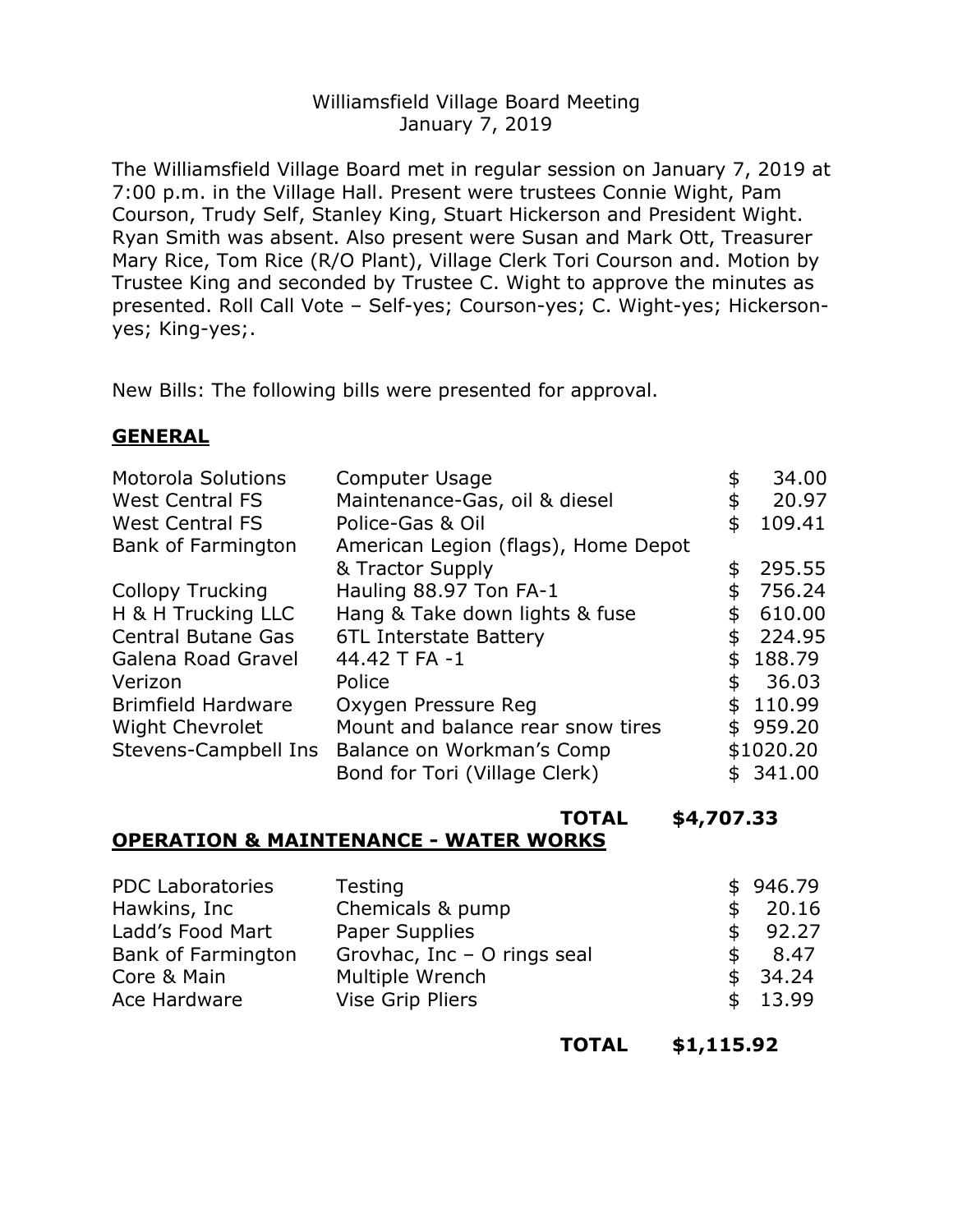## **MOTOR FUEL TAX**

| Knox County Highway Dept Install Chip & Oil |                         | \$2,164.60 |
|---------------------------------------------|-------------------------|------------|
| Tri-State Asphalt                           | Applying HFP to streets | \$1,245.49 |

#### **TOTAL \$3,410.09**

Motion by Trustee Courson and seconded by Trustee King to approve the new bills as presented. President Wight and Trustee King are going to check into the gravel bills. Roll Call Vote – Self-yes; Courson-yes; C. Wight-yes; Hickerson-yes; King-yes;.

President Wight reviewed financial statements for the month. All were in order. Motion by Trustee Self and seconded by Trustee C. Wight to approve financial statement. Roll Call Vote - Self-yes; Courson-yes; C. Wight-yes; Hickerson-yes; King-yes;.

Correspondence: Mary Rice wrote a letter to the Board requesting permission to purchase a new laptop, she included the specific laptop that would best fit her needs for Village duties for \$729.99 plus protection plan. Motion by Trustee King and seconded by Trustee Self. Roll Call Vote – Selfyes; Courson-yes; C. Wight-yes; Hickerson-yes; King-yes;. Motion carried.

Street Report: They filled holes with gravel throughout town and in alleys.

Police Report: The following calls for service were handled by the police department for the month of December:

| Custody dispute                      | Report on File          |
|--------------------------------------|-------------------------|
| (2) Follow ups                       | Report on File          |
| $(3)$ Alarm $(s)$                    | Unfounded (false)       |
| (2) Well Checks                      | No report               |
| (4) persons down                     | <b>Medical Assist</b>   |
| (2) Repos                            | <b>Information Only</b> |
| <b>Citations issued in November:</b> |                         |

| <b>Violations</b> | <b>Citations</b> | Warnings |
|-------------------|------------------|----------|
| Seatbelt          |                  |          |
| Speeding          |                  |          |